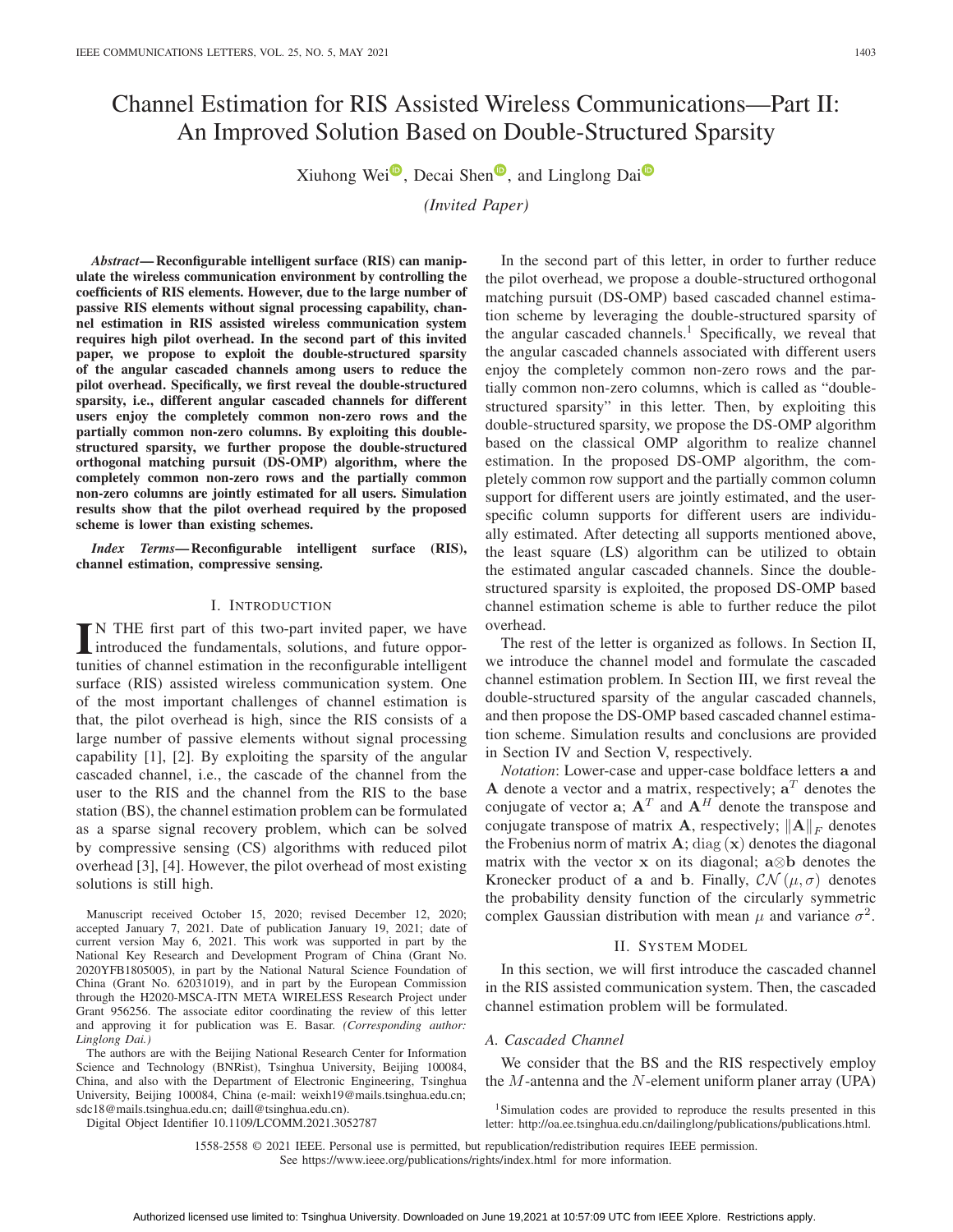to simultaneously serve <sup>K</sup> single-antenna users. Let **G** of size  $M \times N$  denote the channel from the RIS to the BS, and  $\mathbf{h}_{r,k}$ of size  $N \times 1$  denote the channel from the kth user to the RIS  $(k = 1, 2, \dots, K)$ . The widely used Saleh-Valenzuela channel model is adopted to represent **G** as [5]

$$
\mathbf{G} = \sqrt{\frac{MN}{L_G}} \sum_{l_1=1}^{L_G} \alpha_{l_1}^G \mathbf{b} \left( \vartheta_{l_1}^{G_r}, \psi_{l_1}^{G_r} \right) \mathbf{a} \left( \vartheta_{l_1}^{G_t}, \psi_{l_1}^{G_t} \right)^T, \quad (1)
$$

where  $L_G$  represents the number of paths between the RIS and the BS,  $\alpha_{l_1}^G$ ,  $\vartheta_{l_1}^{G_r}$  ( $\psi_{l_1}^{G_r}$ ), and  $\vartheta_{l_1}^{G_t}$  ( $\psi_{l_1}^{G_t}$ ) represent the complex gain consisting of path loss, the azimuth (elevation) angle at the BS, and the azimuth (elevation) angle at the RIS for the  $l_1$ th path. Similarly, the channel  $\mathbf{h}_{r,k}$  can be represented by

$$
\mathbf{h}_{r,k} = \sqrt{\frac{N}{L_{r,k}} \sum_{l_2=1}^{L_{r,k}} \alpha_{l_2}^{r,k} \mathbf{a} \left( \vartheta_{l_2}^{r,k}, \psi_{l_2}^{r,k} \right)},
$$
(2)

where  $L_{r,k}$  represents the number of paths between the kth user and the RIS,  $\alpha_{l_2}^{r,k}$ ,  $\vartheta_{l_2}^{r,k}$  ( $\psi_{l_2}^{r,k}$ ) represent the complex gain consisting of path loss, the azimuth (elevation) angle at the RIS for the *l*<sub>2</sub>th path. **b**  $(\vartheta, \psi) \in \mathbb{C}^{M \times 1}$  and  $\mathbf{a}(\vartheta, \psi) \in \mathbb{C}^{N \times 1}$ represent the normalized array steering vector associated to the BS and the RIS, respectively. For a typical  $N_1 \times N_2$  $(N = N_1 \times N_2)$  UPA,  $\mathbf{a}(\vartheta, \psi)$  can be represented by [5]

$$
\mathbf{a}(\vartheta,\psi) = \frac{1}{\sqrt{N}} \left[ e^{-j2\pi d\sin(\vartheta)\cos(\psi)\mathbf{n}_1/\lambda} \right] \otimes \left[ e^{-j2\pi d\sin(\psi)\mathbf{n}_2/\lambda} \right],\tag{3}
$$

where  $\mathbf{n}_1 = [0, 1, \cdots, N_1 - 1]$  and  $\mathbf{n}_2 = [0, 1, \cdots, N_2 - 1]$ ,  $\lambda$  is the carrier wavelength, and d is the antenna spacing usually satisfying  $d = \lambda/2$ .

Further, we denote  $\mathbf{H}_k \triangleq \mathbf{G} \text{diag}(\mathbf{h}_{r,k})$  as the  $M \times N$ cascaded channel for the kth user. Using the virtual angulardomain representation,  $\mathbf{H}_k \in \mathbb{C}^{M \times N}$  can be decomposed as

$$
\mathbf{H}_k = \mathbf{U}_M \tilde{\mathbf{H}}_k \mathbf{U}_N^T,
$$
\n(4)

where  $H_k$  denotes the  $M \times N$  angular cascaded channel,  $U_M$  and  $U_N$  are respectively the  $M \times M$  and  $N \times N$  dictionary unitary matrices at the BS and the RIS [5]. Since there are limited scatters around the BS and the RIS, the angular cascaded channel  $\mathbf{H}_k$  has a few non-zero elements, which exhibits the sparsity.

### *B. Problem Formulation*

In this letter, we assume that the direct channel between the BS and the user is known for BS, which can be easily estimated as these in conventional wireless communication systems [5]. Therefore, we only focus on the cascaded channel estimation problem.

By adopting the widely used orthogonal pilot transmission strategy, all users transmit the known pilot symbols to the BS via the RIS over Q time slots for the uplink channel estimation. Specifically, in the qth  $(q = 1, 2, \dots, Q)$  time slot, the effective received signal  $y_{k,q} \in \mathbb{C}^{M \times 1}$  at the BS for the kth user after removing the impact of the direct channel can be represented as

$$
\mathbf{y}_{k,q} = \mathbf{G} \text{diag} (\boldsymbol{\theta}_q) \, \mathbf{h}_{r,k} s_{k,q} + \mathbf{w}_{k,q} \n= \mathbf{G} \text{diag} (\mathbf{h}_{r,k}) \, \boldsymbol{\theta}_q s_{k,q} + \mathbf{w}_{k,q},
$$
\n(5)

where  $s_{k,q}$  is the pilot symbol sent by the kth user,  $\theta_q =$  $[\theta_{q,1}, \cdots, \theta_{q,N}]^T$  is the  $N \times 1$  reflecting vector at the RIS with  $\theta_{q,n}$  representing the reflecting coefficient at the *n*th RIS element  $(n = 1, \dots, N)$  in the qth time slot,  $\mathbf{w}_{k,q}$  ~  $\mathcal{CN}\left(0, \sigma^2\mathbf{I}_M\right)$  is the  $M \times 1$  received noise with  $\sigma^2$  representing the poise power. According to the cascaded channel senting the noise power. According to the cascaded channel  $H_k = \text{Gdiag}(\mathbf{h}_{r,k})$ , we can rewrite (5) as

$$
\mathbf{y}_{k,q} = \mathbf{H}_k \boldsymbol{\theta}_q s_{k,q} + \mathbf{w}_{k,q}.
$$
 (6)

After Q time slots of pilot transmission, we can obtain the  $M \times Q$  overall measurement matrix  $\mathbf{Y}_k = [\mathbf{y}_{k,1}, \cdots, \mathbf{y}_{k,Q}]$ by assuming  $s_{k,q} = 1$  as

$$
\mathbf{Y}_k = \mathbf{H}_k \mathbf{\Theta} + \mathbf{W}_k, \tag{7}
$$

where  $\Theta = [\theta_1, \cdots, \theta_Q]$  and  $\mathbf{W}_k = [\mathbf{w}_{k,1}, \cdots, \mathbf{w}_{k,Q}].$ By substituting  $(4)$  into  $(7)$ , we can obtain

$$
\mathbf{Y}_k = \mathbf{U}_M \tilde{\mathbf{H}}_k \mathbf{U}_N^T \mathbf{\Theta} + \mathbf{W}_k. \tag{8}
$$

Let denote  $\tilde{\mathbf{Y}}_k = (\mathbf{U}_M^H \mathbf{Y}_k)^H$  as the  $Q \times M$  effective measurement matrix, and  $\overline{\mathbf{W}}_k = (\mathbf{U}_M^H \mathbf{W}_k)^H$  as the  $Q \times M$ <br>effective noise matrix (7) can be rewritten as a CS model: effective noise matrix, (7) can be rewritten as a CS model:

$$
\tilde{\mathbf{Y}}_k = \tilde{\boldsymbol{\Theta}} \tilde{\mathbf{H}}_k^H + \tilde{\mathbf{W}}_k, \tag{9}
$$

where  $\tilde{\Theta} = (\mathbf{U}_N^T \mathbf{\Theta})^H$  is the  $Q \times N$  sensing matrix. Based<br>on (9) we can respectively estimate the angular cascaded on (9), we can respectively estimate the angular cascaded channel for each user  $k$  by conventional CS algorithms, such as OMP algorithm. However, under the premise of ensuring the estimation accuracy, the pilot overhead required by the conventional CS algorithms is still high.

## III. JOINT CHANNEL ESTIMATION FOR RIS ASSISTED WIRELESS COMMUNICATION SYSTEMS

In this section, we will first reveal the double-structured sparsity of the angular cascaded channels. Then, by exploiting this important channel characteristic, we will propose a DS-OMP based cascaded channel estimation scheme to reduce the pilot overhead. Finally, the computational complexity of the proposed scheme will be analyzed.

# *A. Double-Structured Sparsity of Angular Cascaded Channels*

In order to further explore the sparsity of the angular cascaded channel both in row and column, the angular cascaded channel  $H_k$  in (4) can be expressed as

$$
\tilde{\mathbf{H}}_{k} = \sqrt{\frac{MN}{L_{G}L_{r,k}}}\sum_{l_{1}=1}^{L_{G}}\sum_{l_{2}=1}^{L_{r,k}}\alpha_{l_{1}}^{G}\alpha_{l_{2}}^{r,k}
$$
\n
$$
\tilde{\mathbf{b}}\left(\vartheta_{l_{1}}^{G_{r}},\psi_{l_{1}}^{G_{r}}\right)\tilde{\mathbf{a}}^{T}\left(\vartheta_{l_{1}}^{G_{t}} + \vartheta_{l_{2}}^{r,k},\psi_{l_{1}}^{G_{t}} + \psi_{l_{2}}^{r,k}\right), \quad (10)
$$

where both  $\tilde{\mathbf{b}}(\vartheta, \psi) = \mathbf{U}_M^H \mathbf{b}(\vartheta, \psi)$  and  $\tilde{\mathbf{a}}(\vartheta, \psi) = \mathbf{I}^H \mathbf{B}(\vartheta, \psi)$  have only one non-zero element which lie on  $\mathbf{U}_N^H \mathbf{a}(\vartheta, \psi)$  have only one non-zero element, which lie on<br>the position of array steering vector at the direction ( $\vartheta$ ,  $\psi$ ) in the position of array steering vector at the direction  $(\vartheta, \psi)$  in  $U_M$  and  $U_N$ . Based on (10), we can find that each complete reflecting path  $(l_1, l_2)$  can provide one non-zero element for  $\tilde{H}_k$ , whose row index depends on  $(\vartheta_{l_1}^{G_r}, \psi_{l_1}^{G_r})$  and column index depends on  $(\vartheta_{l_1}^{G_t} + \vartheta_{l_2}^{r,k}, \psi_{l_1}^{G_t} + \psi_{l_2}^{r,k})$ . Therefore,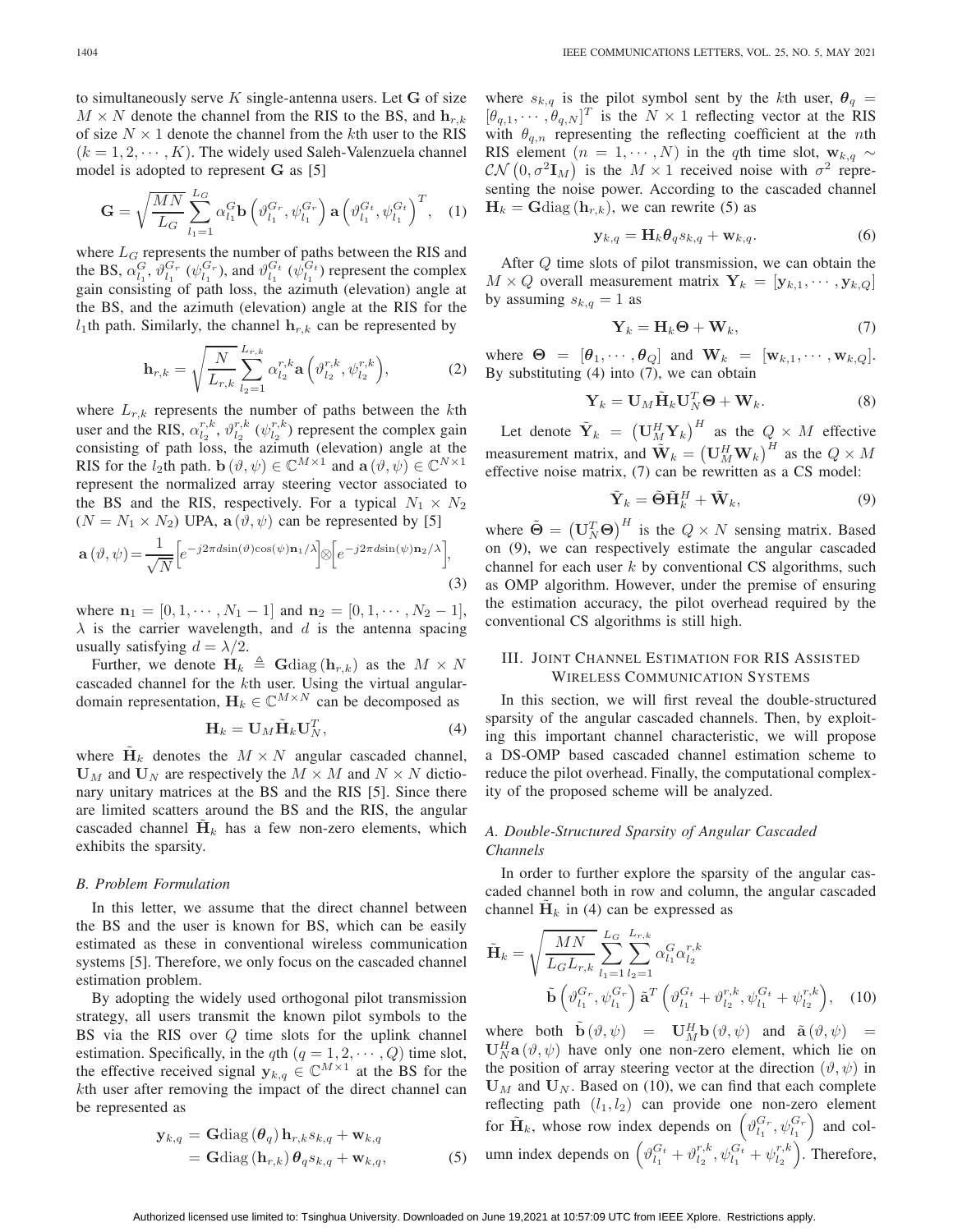

Fig. 1. Double-structured sparsity of the angular cascaded channels.

 $\mathbf{H}_k$  has  $L_G$  non-zero rows, where each non-zero row has  $L_{r,k}$ non-zero columns. The total number of non-zero elements is  $L_G L_{r,k}$ , which is usually much smaller than MN.

More importantly, we can find that different sparse channels  ${\{\tilde{\mathbf{H}}_k\}_{k=1}^K}$  exhibit the double-structured sparsity, as shown<br>in  $\text{Eiv} = 1$  Firstly since different users communicate with the in Fig. 1. Firstly, since different users communicate with the BS via the common RIS, the channel **G** from the RIS to the BS is common for all users. From (10), we can also find that  $\left\{ \left( \vartheta_{l_1}^{G_r}, \psi_{l_1}^{G_r} \right) \right\}^{L_G}$  $l_1=1$ is independent of the user index  $k$ . Therefore, the non-zero elements of  ${\{\tilde{\mathbf{H}}_k\}_{k=1}^K}$  lie on the completely common  $L_G$  rows. Secondly since different users completely common  $L_G$  rows. Secondly, since different users will share part of the scatters between the RIS and users,  ${\{h_{r,k}\}}_{k=1}^K$  may enjoy partially common paths with the same<br>angles at the RIS Let  $L(L \leq L + \forall k)$  denote the number angles at the RIS. Let  $L_c$  ( $L_c \leq L_{r,k}$ ,  $\forall k$ ) denote the number

of common paths for  $\{\mathbf{h}_{r,k}\}_{k=1}^K$ , then we can find that for  $\forall l_1$ , there always exists  $\left\{ \left( \vartheta_{l_1}^{G_t} - \vartheta_{l_2}^{r,k}, \psi_{l_1}^{G_t} - \psi_{l_2}^{r,k} \right) \right\}^{L_c}$  $l_2=1$ shared

by  ${\{\tilde{\mathbf{H}}_k\}_{k=1}^K}$ . That is to say, for each common non-zero rows<br>*k*, *(k*, -1.2, *k*, *k*)  ${\{\tilde{\mathbf{H}}_k\}_{k=1}^K}$  enjoy *k*, common non $l_1$   $(l_1 = 1, 2, \cdots, L_G)$ ,  $\{\mathbf{H}_k\}_{k=1}^K$  enjoy  $L_c$  common non-<br>zero columns. This double-structured sparsity of the angular zero columns. This double-structured sparsity of the angular cascaded channels can be summarized as follows from the perspective of row and column, respectively.

• Row-structured sparsity: Let  $\Omega_r^k$  denote the row set of non-zero elements for  $\tilde{H}_k$ , then we have

$$
\Omega_r^1 = \Omega_r^2 = \dots = \Omega_r^K = \Omega_r,\tag{11}
$$

where  $\Omega_r$  represents the completely common row support for  $\{\tilde{\mathbf{H}}_k\}_{k=1}^K$ .<br>Partially colum

• Partially column-structured sparsity: Let  $\Omega_c^{l,k}$  denote the column set of non-zero elements for the  $l_1$ th non-zero row of  $\mathbf{H}_k$ , then we have

$$
\Omega_c^{l_1,1} \cap \Omega_c^{l_1,2} \cap \dots \cap \Omega_c^{l_1,K} = \Omega_c^{l_1,\text{Com}},
$$
  

$$
l_1 = 1, 2, \dots, L_G, \quad (12)
$$

where  $\Omega_c^{l, \text{Com}}$  represents the partially common column support for the  $l_1$ th non-zero row of  ${\{\tilde{\mathbf{H}}_k\}_{k=1}^K}$ 

Based on the above double-structured sparsity, the cascaded channels for different users can be jointly estimated to improve the channel estimation accuracy.

## *B. Proposed DS-OMP Based Cascaded Channel Estimation*

In this subsection, we propose the DS-OMP based cascaded channel estimation scheme by integrating the doublestructured sparsity into the classical OMP algorithm. The specific algorithm can be summarized in **Algorithm 1**, which includes three key stages to detect supports of angular cascaded channels.

| Algorithm 1: DS-OMP Based Cascaded                                                                                                                  |  |                                                 |  |                                                                                                                                                                                                    | Channel |  |
|-----------------------------------------------------------------------------------------------------------------------------------------------------|--|-------------------------------------------------|--|----------------------------------------------------------------------------------------------------------------------------------------------------------------------------------------------------|---------|--|
| Estimation                                                                                                                                          |  |                                                 |  |                                                                                                                                                                                                    |         |  |
| <b>Input:</b> $\tilde{\mathbf{Y}}_k$ : $\forall k$ , $\tilde{\mathbf{\Theta}}$ , $L_G$ , $L_{r,k}$ : $\forall k$ , $L_c$ .                          |  |                                                 |  |                                                                                                                                                                                                    |         |  |
| <b>Initialization:</b> $H_k = 0_{M \times N}$ , $\forall k$ .                                                                                       |  |                                                 |  |                                                                                                                                                                                                    |         |  |
| 1. Stage 1: Return estimated completely common row                                                                                                  |  |                                                 |  |                                                                                                                                                                                                    |         |  |
|                                                                                                                                                     |  | support $\hat{\Omega}_r$ by <b>Algorithm 2.</b> |  |                                                                                                                                                                                                    |         |  |
| 2. Stage 2: Return estimated partially common column                                                                                                |  |                                                 |  |                                                                                                                                                                                                    |         |  |
| supports $\{\hat{\Omega}_c^{l_1, \text{Com}}\}_{l_1=1}^{L_G}$ based on $\hat{\Omega}_r$ by <b>Algorithm 3</b> .                                     |  |                                                 |  |                                                                                                                                                                                                    |         |  |
| 3. Stage 3: Return estimated column supports                                                                                                        |  |                                                 |  |                                                                                                                                                                                                    |         |  |
| $\{ \{\hat{\Omega}_{c}^{l_1,k}\}_{l_1=1}^{L_G}\}_{k=1}^{K}$ based on $\hat{\Omega}_r$ and $\{ \hat{\Omega}_{c}^{l_1,\text{Com}}\}_{l_1=1}^{L_G}$ by |  |                                                 |  |                                                                                                                                                                                                    |         |  |
| Algorithm 4.                                                                                                                                        |  |                                                 |  |                                                                                                                                                                                                    |         |  |
| 4. for $l_1 = 1, 2, \cdots, L_G$ do                                                                                                                 |  |                                                 |  |                                                                                                                                                                                                    |         |  |
| 5. <b>for</b> $k = 1, 2, \cdots, K$ <b>do</b>                                                                                                       |  |                                                 |  |                                                                                                                                                                                                    |         |  |
| 6.                                                                                                                                                  |  |                                                 |  | $\hat{\tilde{\mathbf{H}}}_{k}^{H}(\hat{\Omega}_{c}^{l_1,k},\hat{\Omega}_{r}(l_1)) = \tilde{\mathbf{\Theta}}^{\dagger}(:,\hat{\Omega}_{c}^{l_1,k}) \tilde{\mathbf{Y}}_{k}(:,\hat{\Omega}_{r}(l_1))$ |         |  |
| 7.<br>end for                                                                                                                                       |  |                                                 |  |                                                                                                                                                                                                    |         |  |
| 8. end for                                                                                                                                          |  |                                                 |  |                                                                                                                                                                                                    |         |  |
| 9. $\hat{\mathbf{H}}_k = \mathbf{U}_M^H \tilde{\mathbf{H}}_k \mathbf{U}_N, \forall k$                                                               |  |                                                 |  |                                                                                                                                                                                                    |         |  |
| <b>Output:</b> Estimated cascaded channel matrices $\mathbf{H}_k$ , $\forall k$ .                                                                   |  |                                                 |  |                                                                                                                                                                                                    |         |  |
|                                                                                                                                                     |  |                                                 |  |                                                                                                                                                                                                    |         |  |

The main procedure of **Algorithm 1** can be explained as follows. Firstly, the completely common row support  $\Omega_r$ is jointly estimated thanks to the row-structured sparsity in Step 1, where  $\Omega_r$  consists of  $L_G$  row indexes associated with  $L_G$  non-zero rows. Secondly, for the  $l_1$ th non-zero row, the partially common column support  $\Omega_c^{l_1, \text{Com}}$  can be further jointly estimated thanks to the partially column-structured sparsity in Step 2. Thirdly, the user-specific column supports for each user  $k$  can be individually estimated in Step 3. After detecting supports of all sparse matrices, we adopt the LS algorithm to obtain corresponding estimated matrices  ${\{\hat{H}_k\}_{k=1}^K}$  in Steps 4-8. It should be noted that the sparse<br>signal in (9) is  $\tilde{H}^H$  thus the sparse matrix estimated by the signal in (9) is  $\hat{H}_k^H$ , thus the sparse matrix estimated by the LS algorithm in Step 6 is **H**  $\hat{\tilde{H}}_k^H$ . Finally, we can obtain the estimated cascaded channels  ${\{\hat{H}_k\}}_{k=1}^K$  by transforming angular<br>channels into spatial channels in Step 9 channels into spatial channels in Step 9.

In the following part, we will introduce how to estimate the completely common row support, the partially common column supports, and the individual column supports for the first three stages in detail.

*1) Stage 1: Estimating the completely common row support.* Thanks to the row-structured sparsity of the angular cascaded channels, we can jointly estimate the completely common row support  $\Omega_r$  for  $\{\check{H}_k\}_{k=1}^K$  by **Algorithm 2**.<br>From the virtual angular-domain channel

From the virtual angular-domain channel representation (4), we can find that non-zero rows of  ${\{\tilde{\mathbf{H}}_k\}_{k=1}^K}$  are corresponding<br>to columns with high nower in the received pilots  ${\tilde{\mathbf{V}}}$ ,  ${\chi}$ to columns with high power in the received pilots  ${\{\hat{\mathbf{Y}}_k\}_{k=1}^K}$ .<br>Since  $\{\hat{\mathbf{H}}_k\}_{k=1}^K$  have the completely common non-zero rows Since  ${\{\tilde{\mathbf{H}}_k\}_{k=1}^K}$  have the completely common non-zero rows,<br> ${\{\tilde{\mathbf{Y}}_k\}_{k=1}^K}$  can be jointly utilized to estimate the completely  ${\{\tilde{\mathbf{Y}}_k\}_{k=1}^{K}}$  can be jointly utilized to estimate the completely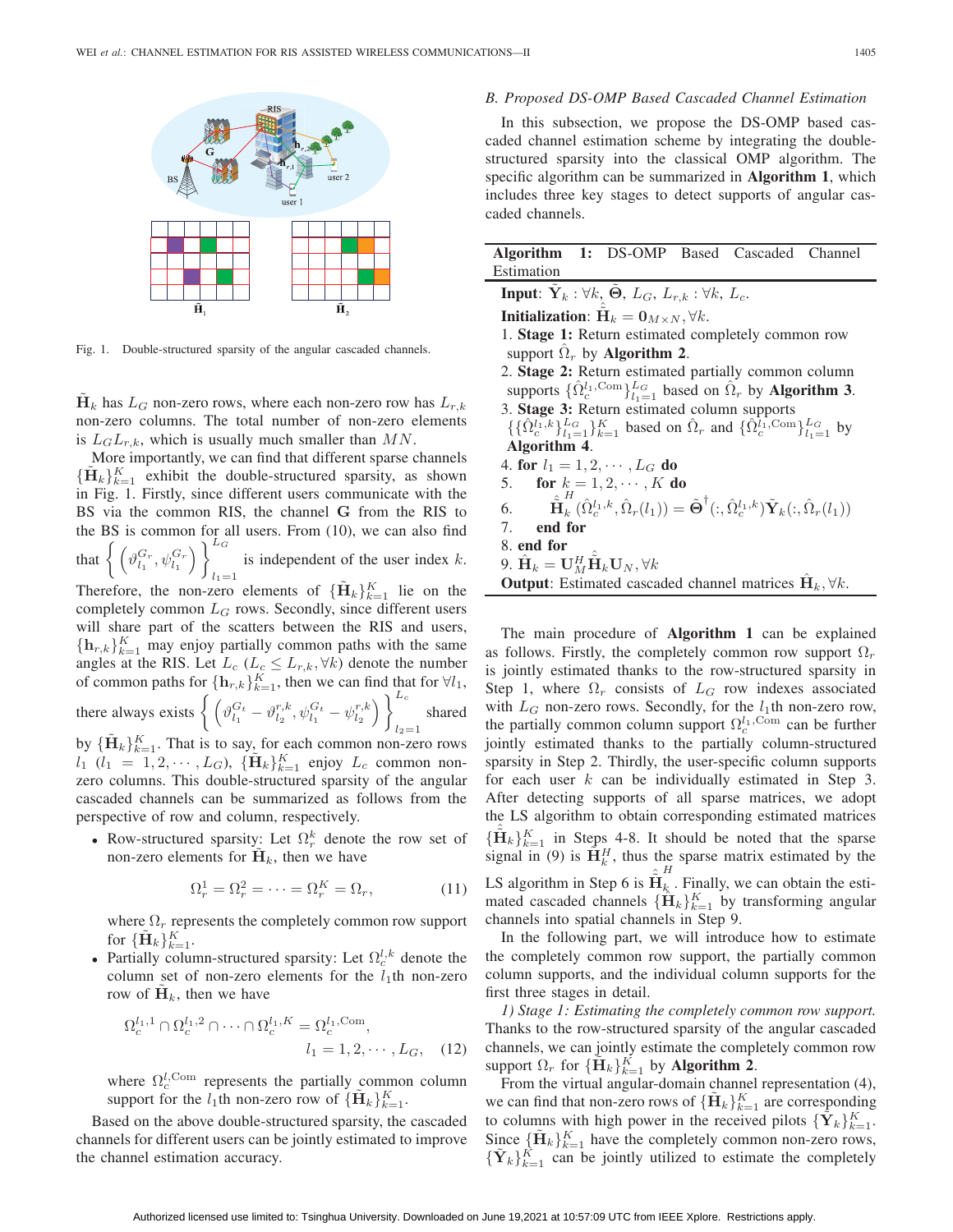4.  $\Omega_r = \Gamma_{\mathcal{T}}(\mathbf{g}, L_G)$ 

| <b>Algorithm 2:</b> Joint Completely Common Row Support                                                 |
|---------------------------------------------------------------------------------------------------------|
| Estimation                                                                                              |
| <b>Input:</b> $Y_k$ : $\forall k$ , $L_G$ .                                                             |
| Initialization: $g = 0_{M \times 1}$ .                                                                  |
| 1. for $k = 1, 2, \cdots, K$ do                                                                         |
| 2. $\mathbf{g}(m) = \mathbf{g}(m) + {\ \tilde{\mathbf{Y}}_k(:,m)\ }_{F}^2, \forall m = 1, 2, \cdots, M$ |
| 3. end for                                                                                              |

**Output**: Estimated completely common row support  $\Omega_r$ .

common row support  $\Omega_r$ , which can resist the effect of noise. Specifically, we denote **g** of size  $M \times 1$  to save the sum power of columns of  ${\{\tilde{\mathbf{Y}}_k\}}_{k=1}^K$ , as in Step 2 of **Algorithm 2**. Finally,<br>*L<sub>C</sub>* indexes of elements with the largest amplitudes in  $\sigma$  are  $L_G$  indexes of elements with the largest amplitudes in  $g$  are selected as the estimated completely common row support  $\Omega_r$ in Step 4, where  $T(\mathbf{x}, L)$  denotes a prune operator on **x** that sets all but L elements with the largest amplitudes to zero,

and  $\Gamma(\mathbf{x})$  denotes the support of **x**, i.e.,  $\Gamma(\mathbf{x}) = \{i, \mathbf{x}(i) \neq 0\}$ .<br>After obtaining L<sub>C</sub> non-zero, rows by **Algorithm** 2. After obtaining  $L_G$  non-zero rows by **Algorithm 2**, we focus on estimating the column support  $\Omega_c^{l_1,k}$  for each nonzero row  $l_1$  and each user  $k$  by the following Stage 2 and 3.

*2) Stage 2: Estimating the partially common column supports.* Thanks to the partially column-structured sparsity of the angular cascaded channels, we can jointly estimate the partially common column supports  $\{ \Omega_c^{l_1, \text{Com}} \}_{l_1=1}^L$  for  $\{ \tilde{\mathbf{H}}_k \}_{k=1}^K$ by **Algorithm 3**.

**Algorithm 3:** Joint Partially Common Column Supports Estimation

**Input**:  $\mathbf{\tilde{Y}}_k$  :  $\forall k$ ,  $L_G$ ,  $\mathbf{\Theta}$ ,  $L_{r,k}$  :  $\forall k$ ,  $L_c$ ,  $\hat{\Omega}_r$ . **Initialization**:  $\hat{\Omega}_c^{l_1,k} = \emptyset$ ,  $\forall l_1, k$ ,  $\mathbf{c}_1^l = \mathbf{0}_{N \times 1}$ ,  $\forall l_1$ .<br>
1 for  $l_1 = 1, 2, \ldots, l_n$  do. 1. **for**  $l_1 = 1, 2, \cdots, L_G$  **do** 2. **for**  $k = 1, 2, \cdots, K$  **do** 3.  $\tilde{\mathbf{y}}_k = \tilde{\mathbf{Y}}_k(:, \hat{\Omega}_r(l_1)), \tilde{\mathbf{r}}_k = \tilde{\mathbf{y}}_k$ <br>4. **for**  $l_2 = 1, 2, \cdots, L_{r,k}$  **do for**  $l_2 = 1, 2, \cdots, L_{r,k}$  **do** 5.  $n^* = \operatorname*{argmax}_{n=1,2,\cdots,N} \|\tilde{\Theta}^H(:,n)\tilde{\mathbf{r}}_k\|$ 2 F 6.  $\hat{\Omega}_c^{l_1,k} = \hat{\Omega}_c^{l_1,k} \bigcup n^*$ 7. **h**<br> $\hat{i}$  $\tilde{\mathbf{h}}_k = \mathbf{0}_{N\times 1}$ 8.  $\hat{\mathbf{h}}_k(\hat{\Omega}_c^{l_1,k}) = \tilde{\mathbf{\Theta}}^{\dagger}(:,\hat{\Omega}_c^{l_1,k}) \tilde{\mathbf{y}}_k,$ 9.  $\tilde{\mathbf{r}}_k = \tilde{\mathbf{y}}_k - \tilde{\mathbf{\Theta}} \hat{\mathbf{h}}_k$ <br>
10  $\mathbf{c}^{l_1}(n^*) = \mathbf{c}^{l_1}(n)$ 10. **c**<sup>l<sub>1</sub></sup> $(n^*)$  = **c**<sup>l<sub>1</sub></sup> $(n^*)$  + 1<br>11 **end for** 11. **end for** 12. **end for** 13.  $\hat{\Omega}_c^{l_1, \text{Com}} = \Gamma_{\mathcal{T}(\mathbf{c}^{l_1}, P_c)}$ 14. **end for Output**: Estimated completely common row support

 $\{\hat{\Omega}_{c}^{\overline{l}_{1},\mathrm{Com}}\}_{l_{1}=1}^{L_{G}}$ .

For the  $l_1$ th non-zero row, we only need to utilize the effective measurement vector  $\tilde{\mathbf{y}}_k = \mathbf{Y}_k(:, \Omega_r(l_1))$  to estimate the partially common column support  $\Omega_c^{l_1, \text{Com}}$ . The basic idea is that, we firstly estimate the column support  $\Omega_c^{l_1,k}$  with  $L_{r,k}$ indexes for each user  $k$ , then we select  $L_c$  indexes associated

with the largest number of times from all  $\{ \Omega_{c}^{l_1,k} \}_{k=1}^{K}$  as the estimated partially common column support  $\hat{\Omega}_{c}^{l_1,\text{Com}}$ 

In order to estimate the column supports for each user  $k$ , the correlation between the sensing matrix **Θ** and the residual vector  $\tilde{\mathbf{r}}_k$  needs to be calculated. As shown in Step 5 of **Algorithm 3**, the most correlative column index in  $\Theta$  with  $\tilde{\mathbf{r}}_k$  is regarded as the newly found column support index  $n^*$ . Based on the updated column support  $\hat{\Omega}_c^{l_1,k}$  in Step 6, the estimated sparse vector  $\hat{h}_k$  is obtained by using the LS algorithm<br>in Step 8. Then, the residual vector  $\hat{r}_k$  is undated by removing in Step 8. Then, the residual vector  $\tilde{\mathbf{r}}_k$  is updated by removing the effect of non-zero elements that have been estimated in Step 9. Particularly, the  $N \times 1$  vector  $c^{l_1}$  is used to count the number of times for selected column indexes in Step 10. Finally, the  $L_c$  indexes of elements with the largest value in  $c^{l_1}$  are selected as the estimated partially common column support  $\hat{\Omega}_c^{l_1, \text{Com}}$  in Step 13.

*3) Stage 3: Estimating the individual column supports.* Based on the estimated completely common row support  $\Omega_r$ and the estimated partially common column supports  $\{\hat{\Omega}_{c}^{l_1,\text{Com}}\}_{l_1=1}^L$ , the column support  $\Omega_{c}^{l_1,k}$  for each non-zero row  $l_1$  and each user  $k$  can be estimated by **Algorithm 4**.

| <b>Algorithm 4:</b> Individual Column Supports Estimation                                                                                                                                |  |  |  |  |
|------------------------------------------------------------------------------------------------------------------------------------------------------------------------------------------|--|--|--|--|
| <b>Input:</b> $\tilde{\mathbf{Y}}_k$ : $\forall k$ , $\tilde{\mathbf{\Theta}}, L_G L_{r,k}$ : $\forall k, L_c, \hat{\Omega}_r$ ,<br>$\{\bar{\Omega}_{c}^{l_1, \text{Com}}\}_{l_1=1}^L$ . |  |  |  |  |
| <b>Initialization:</b> $\hat{\Omega}_c^{l_1,k} = \hat{\Omega}_c^{l_1,\text{Com}}, \forall l_1,k.$                                                                                        |  |  |  |  |
| 1. for $l_1 = 1, 2, \cdots, L_G$ do                                                                                                                                                      |  |  |  |  |
| for $k = 1, 2, \dots, K$ do<br>2.                                                                                                                                                        |  |  |  |  |
| $\tilde{\mathbf{y}}_k = \mathbf{Y}_k(:, \Omega_r(l_1))$<br>3.                                                                                                                            |  |  |  |  |
| 4.<br>$\mathbf{h}_k = \mathbf{0}_{N \times 1}$                                                                                                                                           |  |  |  |  |
| 5. $\hat{\mathbf{h}}_k(\hat{\Omega}_{\cdot}^{l_1,k}) = \tilde{\mathbf{\Theta}}^{\dagger}(:,\hat{\Omega}_{\cdot}^{l_1,\text{Com}})\tilde{\mathbf{v}}_k$                                   |  |  |  |  |
| 6. $\mathbf{r}_k = \mathbf{y}_k - \mathbf{\Theta} \mathbf{h}_k$                                                                                                                          |  |  |  |  |
| 7.<br><b>for</b> $l_2 = 1, 2, \cdots, L_{r,k} - L_c$ <b>do</b>                                                                                                                           |  |  |  |  |
| $n^* = \operatorname{argmax} \left\  \tilde{\boldsymbol{\Theta}}^H(:,n) \tilde{\mathbf{r}}_k \right\ _F^2$<br>8.<br>$n = 1, 2, \cdots, N$                                                |  |  |  |  |
| $\hat{\Omega}_\mathcal{L}^{l_1,k} = \hat{\Omega}_c^{l_1,k}\bigcup n^*$<br>9.                                                                                                             |  |  |  |  |
| $\mathbf{h}_k = \mathbf{0}_{N \times 1}$<br>10.                                                                                                                                          |  |  |  |  |
| $\tilde{\mathbf{h}}_k(\hat{\Omega}_{c}^{l_1,k}) = \tilde{\mathbf{\Theta}}^{\dagger}(:,\hat{\Omega}_{c}^{l_1,k})\tilde{\mathbf{y}}_k$<br>11.                                              |  |  |  |  |
| $\tilde{\textbf{r}}_k = \tilde{\textbf{y}}_k - \tilde{\boldsymbol{\Theta}} \tilde{\textbf{h}}_k$<br>12.                                                                                  |  |  |  |  |
| 13.<br>end for                                                                                                                                                                           |  |  |  |  |
| 14.<br>end for                                                                                                                                                                           |  |  |  |  |
| 15. end for                                                                                                                                                                              |  |  |  |  |
| <b>Output:</b> Estimated the individual column supports                                                                                                                                  |  |  |  |  |
| $\{\{\hat{\Omega}_{c}^{l_1,k}\}_{l_1=1}^{L_G}\}_{k=1}^K$ .                                                                                                                               |  |  |  |  |

For the  $l_1$ th non-zero row, we have estimated  $L_c$  column support indexes by **Algorithm 3**. Thus, there are  $L_{r,k} - L_c$ user-specific column support indexes to be estimated for each user k. The column support  $\hat{\Omega}_c^{l_1,k}$  is initialized as  $\hat{\Omega}_c^{l_1,\text{Com}}$ . Based on  $\hat{\Omega}_c^{l_1, \text{Com}}$ , the estimated sparse vector  $\hat{\tilde{\mathbf{h}}}_k$  and residual vector  $\hat{\mathbf{r}}_i$  are initialized in Step 5 and Step 6. Then, the column vector  $\tilde{\mathbf{r}}_k$  are initialized in Step 5 and Step 6. Then, the column support  $\hat{\Omega}_c^{l_1,k}$  for  $\forall l_1$  and  $\forall k$  can be estimated in Steps 7-13 by following the same idea of **Algorithm 3**.

Through the above three stages, the supports of all angular cascaded channels are estimated by exploiting the doublestructured sparsity. It should be pointed out that, if there are